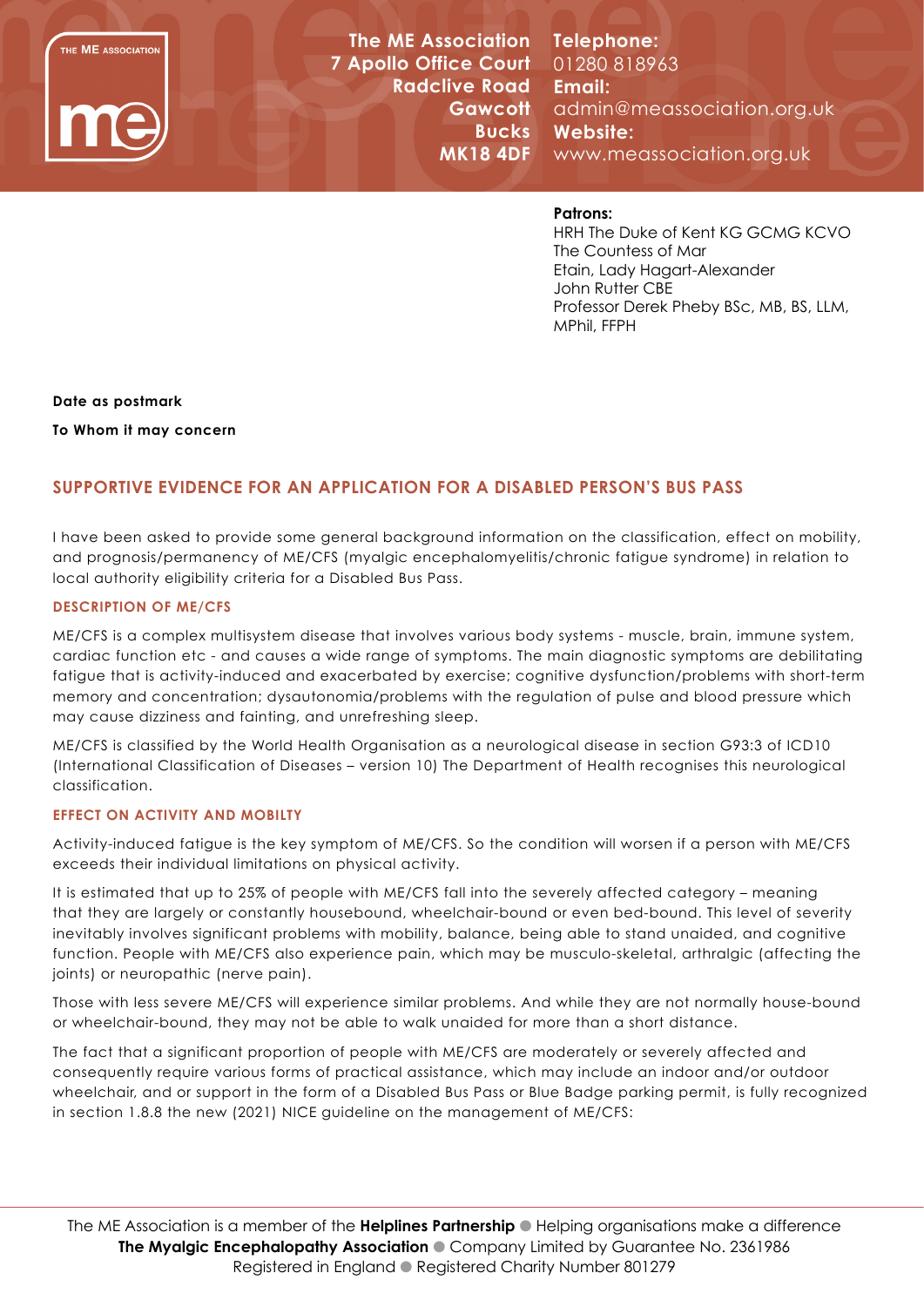THE ME ASSOCIATION



**The ME Association 7 Apollo Office Court** 01280 818963 **Radclive Road Bucks** 

**Gawcott** admin@meassociation.org.uk **MK18 4DF** www.meassociation.org.uk **Telephone: Email: Website:** 

## **Patrons:**

**PATRONS:**<br>PRITTLE HRH The Duke of Kent KG GCMG KCVO HRH The Duke of Kent KG GCMG KCVO The Countess of Mar Etain, Lady Hagart-Alexander Etain, Lady Hagart-Alexander John Rutter CBE John Rutter CBE Professor Derek Pheby BSc, MB, BS, LLM, MPhil, FFPH MPhil, FFPH The Countess of Mar

*For people with moderate ME/CFS or severe or very severe ME/CFS, consider providing or recommending aids and adaptations (such as a wheelchair, blue badge or stairlift) that could help them maintain their*  independence and improve their quality of life, taking into account the risks and benefits. Include these in *the person's care and support plan.* 

## **NICE GUIDELINE: https://tinyurl.com/4y7datwr**

Research studies that have examined functional status and quality of life measures in ME/CFS have also confirmed that the scale of impairment across a range of physical and mental activities can be just as great or greater than is seen in many other long term medical conditions, including cancer (1,2,3,4).

#### **PROGNOSIS**

Research studies into the long-term outcome of ME/CFS indicate that only a small minority of people with ME/ CFS fully recover and return to previous levels of health and functioning. For many people ME/CFS is therefore a long-term medical condition and once symptoms have persisted for more than 5 years the Chief Medical Officer's report on ME/CFS (4) concluded (in section 1:4:3 on prognosis) that full recovery becomes rare.

The information above makes it clear that ME/CFS can cause significant and permanent problems with activity and mobility. People with ME/CFS should therefore be entitled to receive appropriate help in relation to disability aids and appliances, and financial assistance with using public transport.

I therefore hope that you will now give sympathetic consideration to this application for a disabled bus pass.

( havbee B Shophent

Dr Charles Shepherd Hon Medical Adviser, ME Association

## **References**

**1** Buchwald D et al.

Functional status in patients with chronic fatigue syndrome, other fatiguing illnesses, and healthy individuals. American Journal of Medicine, 1996, 101, 364 - 370

The ME Association is a member of the **Helplines Partnership**  $\bullet$  Helping organisations make a difference **The Myalgic Encephalopathy Association** C Company Limited by Guarantee No. 2361986 Registered in England • Registered Charity Number 801279